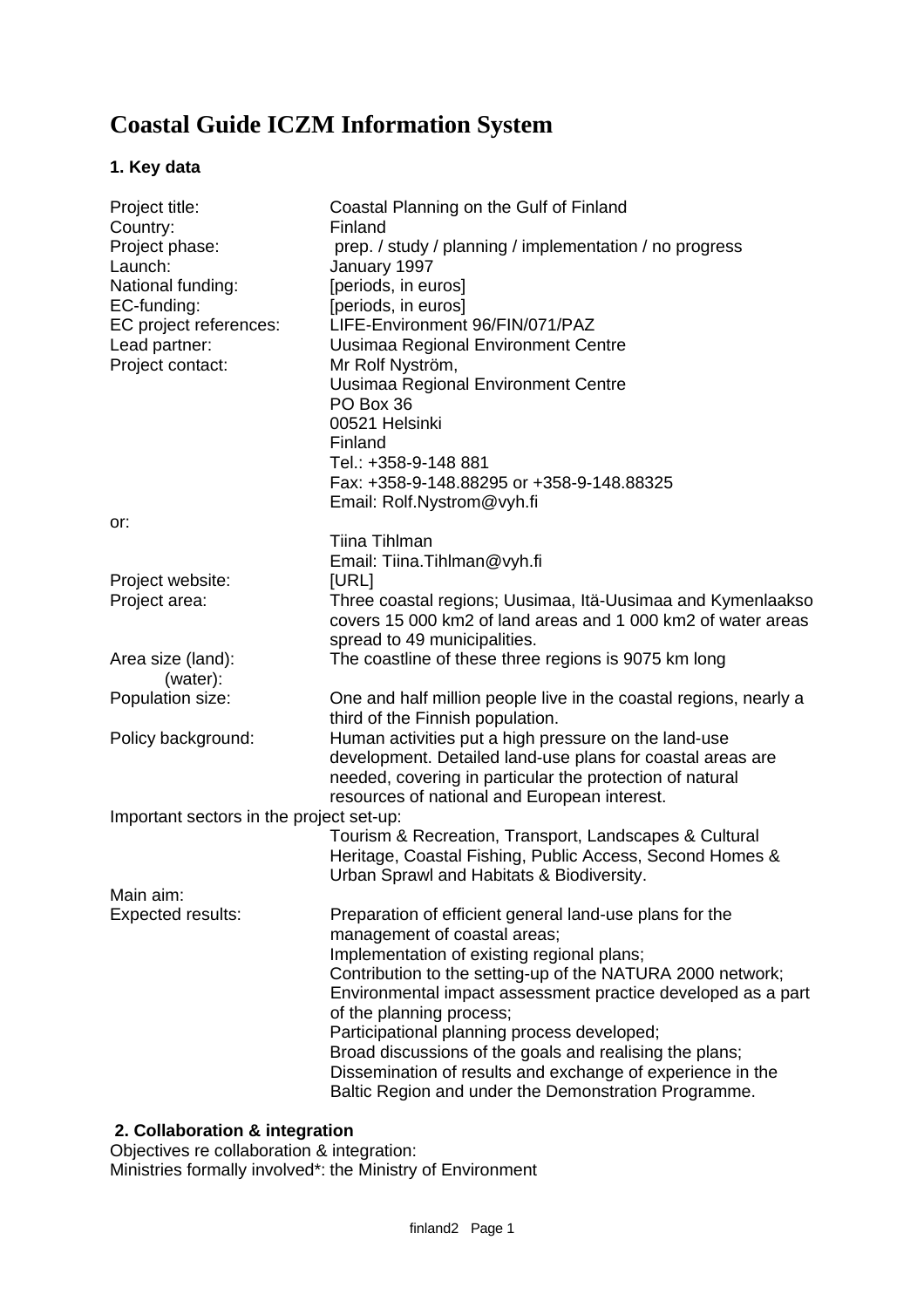Regions (county, province) formally involved\*:

Regions: Uusimaa, Itä-Uusimaa and Kymenlaakso.

Municipalities (towns) formally involved\*:

Tammisaari, Inkoo, Porvoo, Pernaja, Ruotsinpyhtää, Pyhtää and Virolahti. Main achievements: Responsibilities for designation and management of protected areas often rests at a regional level, while land-use planning is more typically a local function. The Gulf of Finland has facilitated exchange of ideas and information between the seven municipalities working in parallel to develop local coastal management plans in an informal/ voluntary way. Many municipalities employ consultants to assist with municipal planning, and in particular with the recent requirements for master planning for the coastal strip. Municipalities have been obliged to prepare *master plans* prior to authorising any further development, through the system of building permits, in coastal areas. Master plans must be approved by the regional environment centres. Problems encountered: The planning system is proving adequate to address the two

major concerns in the area (conservation, summerhouses) but will not be sufficient to deal alone with socio-economic issues arising from the relative isolation of the area and heavy seasonality in usage. The project team is looking at strategic development issues.

> Local politicians and administrators may be influenced in their decisions by their own economic interests or by considerations of revenue for the municipality. Local authorities in the Gulf of Finland are inclined to empathise "with land-owners". This is clearly a problem, given the local authorities' central role in control of development.

## **3. Participation**

Objectives re participation: Environment stakeholders formally involved\*: yes Economic development stakeholders formally involved\*: yes Public hearings: [number] Public access to project data: yes Press, Media, leaflets, News letters, exhibitions, Plan reports/ summaries, education material, public meetings, conferences and workshops Main achievements: The Association of Local Authorities represents municipalities' interests at national level and provides technical and networking support to the municipalities on initiatives such as Local Agenda 21. The regional authority is a non-elected tier of government essentially providing a focus for inter-municipality co-operation across the wide range of services for which they are responsible. Experts working at the Regional Environment Centres giving advice to coastal municipalities.

Problems encountered:

#### **4. Information**

Objectives re environment: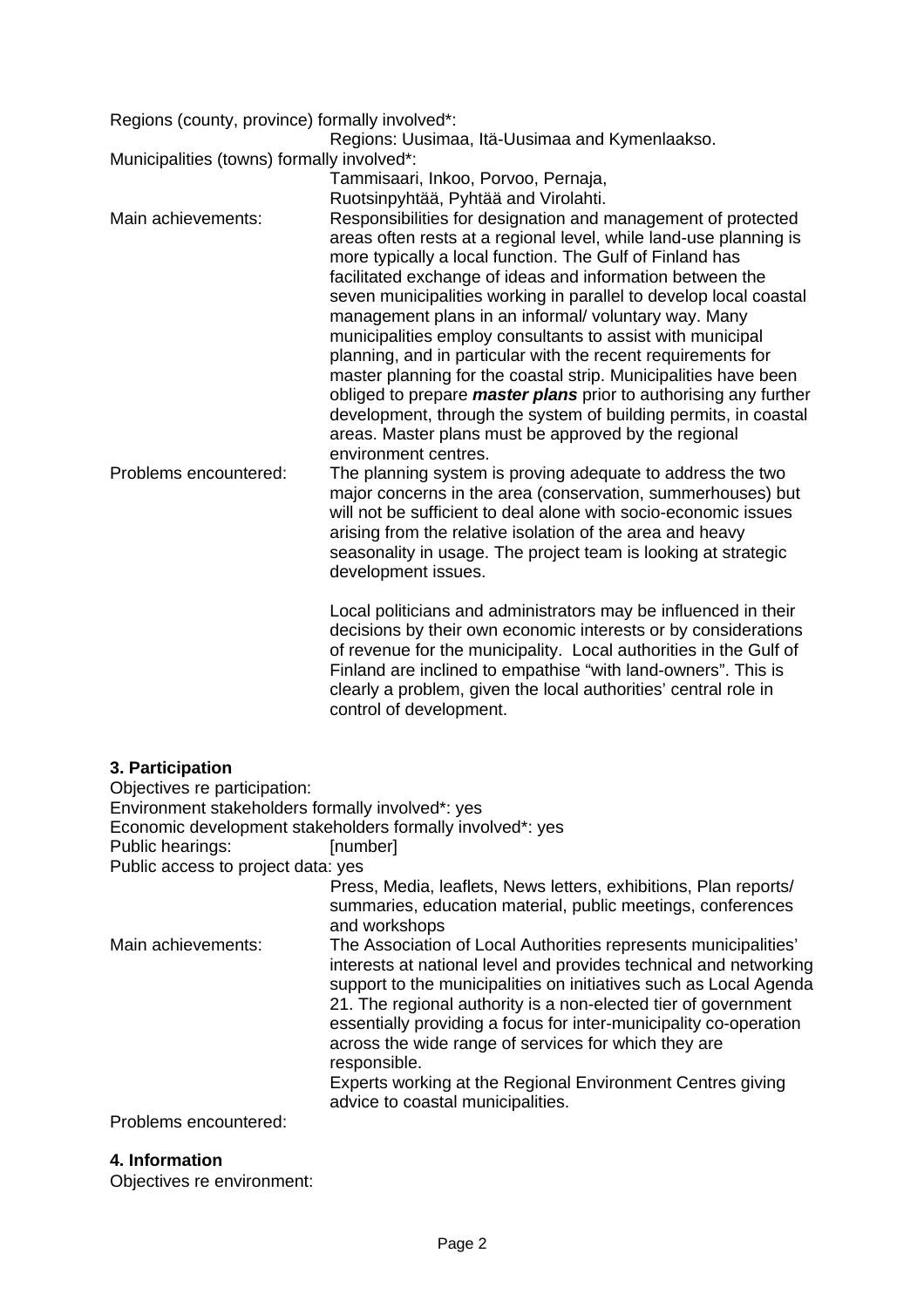Main achievements: Finland has facilitated exchange of ideas and information among the seven municipalities working in parallel to develop local coastal management plans, particularly those located close together

Problems encountered:

# **5. Policy aspects, relevance and success:**

**Legal Jurisdictional issues:**

| Project objectives:   | The finnish way of living- having your own holiday house- has<br>resulted in overdevelopment of summer cottages. In Finland,<br>until 1997, landowners had a right to construct dispersed<br>buildings on the shore with a building permit, if the land was still |
|-----------------------|-------------------------------------------------------------------------------------------------------------------------------------------------------------------------------------------------------------------------------------------------------------------|
|                       | quite undeveloped.                                                                                                                                                                                                                                                |
| Main achievements:    | The amended building act of 1997 requires plans for shorefront<br>development.                                                                                                                                                                                    |
| Problems encountered: | "Everyman's right" inevitably leads to multiple recreational<br>activities in natural areas, which can produce conflicts of use.                                                                                                                                  |
| Faction and state     |                                                                                                                                                                                                                                                                   |

#### **Environment**:

Project objectives: Main achievements: Problems encountered: **Biodiversity conservation**: Project objectives: Main achievements: Problems encountered: **Economic development**: Project objectives: Main achievements:<br>Problems encountered: High costs of the technology used to adopt offshore aquaculture techniques in the finnish Argipelago. Problem was also the need to travel a lot from the main land for regular and

also very simple operations. The possibility to have reduction of the cost of the fuel came quite late. Adoption of technical solutions to minimise the needs for maintenance and surveillance represents an important requirement.

| Spatial planning & zoning:<br>Project objectives: | support for the development of transport modes that support<br><b>ICZM</b>                                                                                                                                                                                                                                                                                                                                                                                                                                                                                                         |
|---------------------------------------------------|------------------------------------------------------------------------------------------------------------------------------------------------------------------------------------------------------------------------------------------------------------------------------------------------------------------------------------------------------------------------------------------------------------------------------------------------------------------------------------------------------------------------------------------------------------------------------------|
| Main achievements:                                |                                                                                                                                                                                                                                                                                                                                                                                                                                                                                                                                                                                    |
| Problems encountered:                             | insufficient emphasis in the TEN-T programme has been given<br>to support for the development of transport modes that support<br>ICZM. EU could be more sensitive to the development<br>pressures thereby generated on the coast. An example is the<br>routes of planned roads in Southern Finland.<br>In recent decades, the limited accessibility of remote Coastal<br>Areas and Small Islands has been a major factor in a decrease<br>of year round inhabitants in areas such as the Finnish<br>Archipelagos. Outside assistance may be required to reduce<br>their isolation. |

**Coastal defence**:

Project objectives: